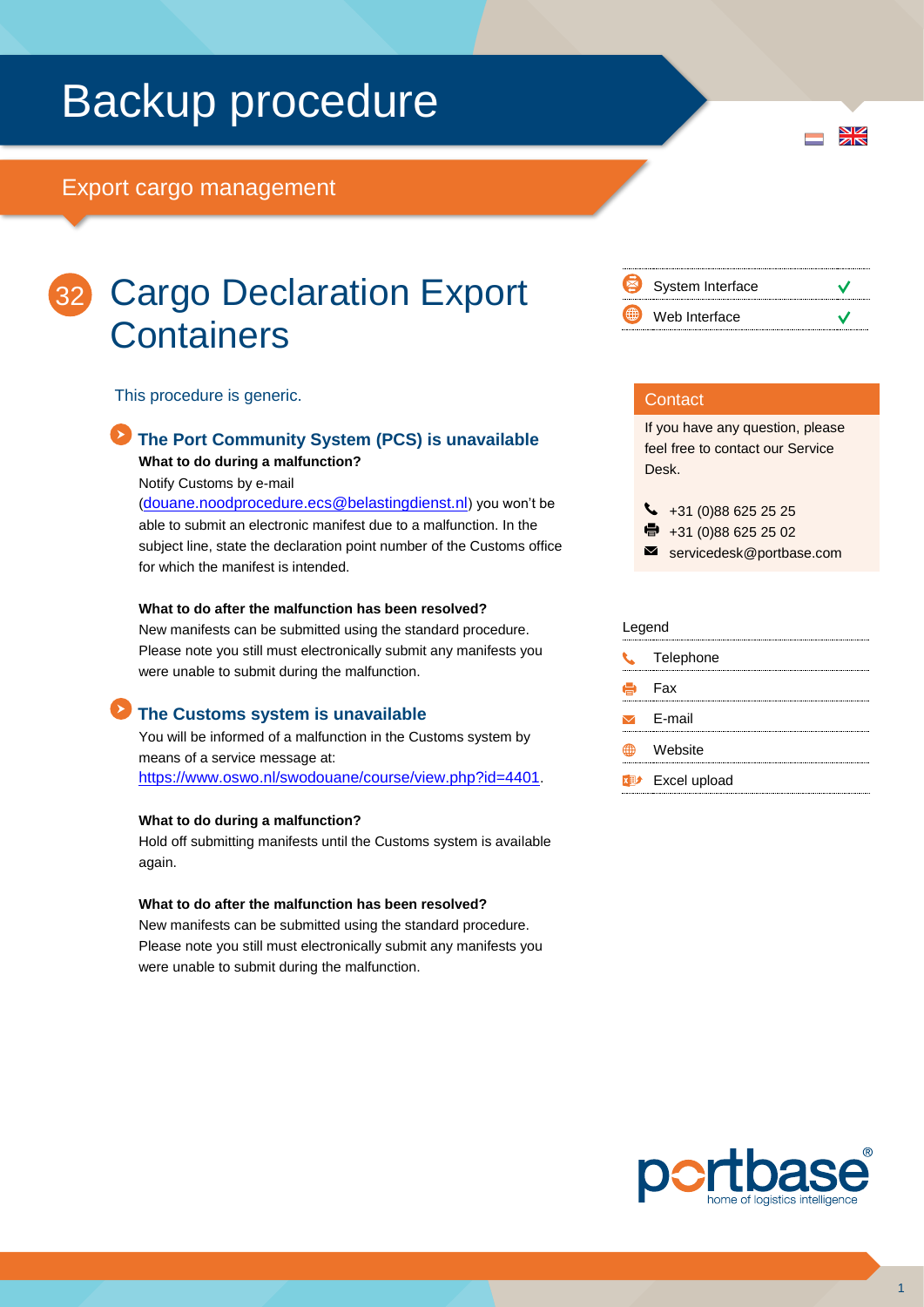# Backup procedure

## Export cargo management

## **The terminal system is unavailable**

#### **What to do during a malfunction?**

As a shipping company, you or your customer, can if necessary add any missing export documents to the manifest using the service Notification Export Documentation. During a malfunction the terminal will, in consultation with Customs, manually release possible blockades in the terminal system.

#### **What to do after the malfunction has been resolved?**

New manifests can be submitted using the standard procedure. To guarantee complete outgoing Customs manifests, it is required of your client to ensure all documents are ultimately registered in the PCS. When this results in a second Arrival at Exit notification at Customs, it won't be a problem.



 $\frac{N}{N}$ 

## **Contact**

If you have any question, please feel free to contact our Service Desk.

 $\bigcup_{+31}$  (0)88 625 25 25

● +31 (0)88 625 25 02

#### servicedesk@portbase.com

#### Legend

|   | <b>C</b> Telephone                  |
|---|-------------------------------------|
|   | $\mathbf{B}$ Fax                    |
|   | $\triangleright$ F-mail             |
| ⊞ | Website                             |
|   | <b>x</b> <sup>p+</sup> Excel upload |
|   |                                     |